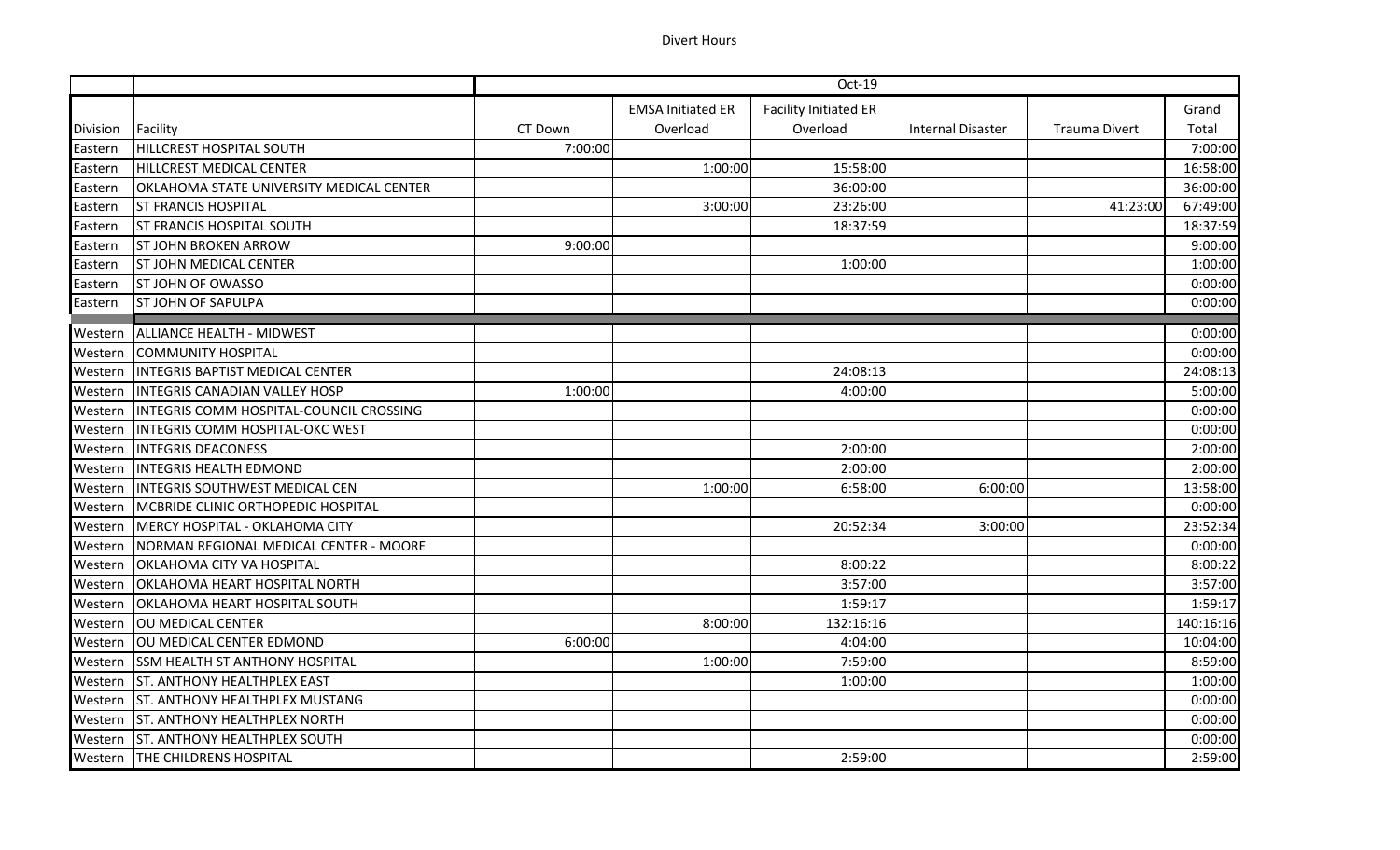|                |                                          |           | Oct-19    |                  |
|----------------|------------------------------------------|-----------|-----------|------------------|
|                |                                          | Pri. 1 TX | Pri. 3 TX |                  |
| Division       | Facility                                 | (RLS)     | (No RLS)  | Total            |
| Eastern        | HILLCREST HOSPITAL SOUTH                 |           | 1         | $\mathbf{1}$     |
| <b>Eastern</b> | HILLCREST MEDICAL CENTER                 |           |           | $\boldsymbol{0}$ |
| Eastern        | OKLAHOMA STATE UNIVERSITY MEDICAL CENTER |           | 3         | 3                |
| Eastern        | ST FRANCIS HOSPITAL                      | 4         | 12        | 16               |
| Eastern        | ST FRANCIS HOSPITAL SOUTH                |           |           | 0                |
| Eastern        | ST JOHN BROKEN ARROW                     |           |           | $\boldsymbol{0}$ |
| Eastern        | ST JOHN MEDICAL CENTER                   |           |           | $\boldsymbol{0}$ |
| Eastern        | ST JOHN OF OWASSO                        |           |           | 0                |
| Eastern        | ST JOHN OF SAPULPA                       |           |           | 0                |
|                |                                          |           |           |                  |
| Western        | <b>ALLIANCE HEALTH - MIDWEST</b>         |           |           | 0                |
| Western        | <b>COMMUNITY HOSPITAL</b>                |           |           | 0                |
| Western        | <b>INTEGRIS BAPTIST MEDICAL CENTER</b>   |           | 1         | $\mathbf{1}$     |
| Western        | INTEGRIS CANADIAN VALLEY HOSP            |           |           | 0                |
| Western        | <b>INTEGRIS DEACONESS</b>                |           |           | $\boldsymbol{0}$ |
| Western        | <b>INTEGRIS HEALTH EDMOND</b>            |           |           | $\mathbf 0$      |
| Western        | INTEGRIS SOUTHWEST MEDICAL CEN           |           |           | 0                |
| Western        | MCBRIDE CLINIC ORTHOPEDIC HOSPITAL       |           |           | $\boldsymbol{0}$ |
| Western        | MERCY HOSPITAL - OKLAHOMA CITY           |           |           | $\mathbf 0$      |
| Western        | NORMAN REGIONAL MEDICAL CENTER - MOORE   |           |           | 0                |
| Western        | OKLAHOMA CITY VA HOSPITAL                |           | 1         | $\mathbf{1}$     |
| Western        | OKLAHOMA HEART HOSPITAL NORTH            |           |           | 0                |
| Western        | OKLAHOMA HEART HOSPITAL SOUTH            |           |           | $\pmb{0}$        |
| Western        | OU MEDICAL CENTER                        | 1         | 4         | 5                |
| Western        | OU MEDICAL CENTER EDMOND                 |           |           | 0                |
| Western        | SSM HEALTH ST ANTHONY HOSPITAL           |           |           | $\pmb{0}$        |
| Western        | ST. ANTHONY HEALTHPLEX EAST              |           |           | $\pmb{0}$        |
| Western        | ST. ANTHONY HEALTHPLEX MUSTANG           |           |           | $\pmb{0}$        |
| Western        | ST. ANTHONY HEALTHPLEX NORTH             |           |           | $\mathbf 0$      |
| Western        | ST. ANTHONY HEALTHPLEX SOUTH             |           |           | 0                |
| Western        | THE CHILDRENS HOSPITAL                   |           |           | $\mathbf 0$      |

RLS = Red Lights and Siren No RLS = No Red Lights and Siren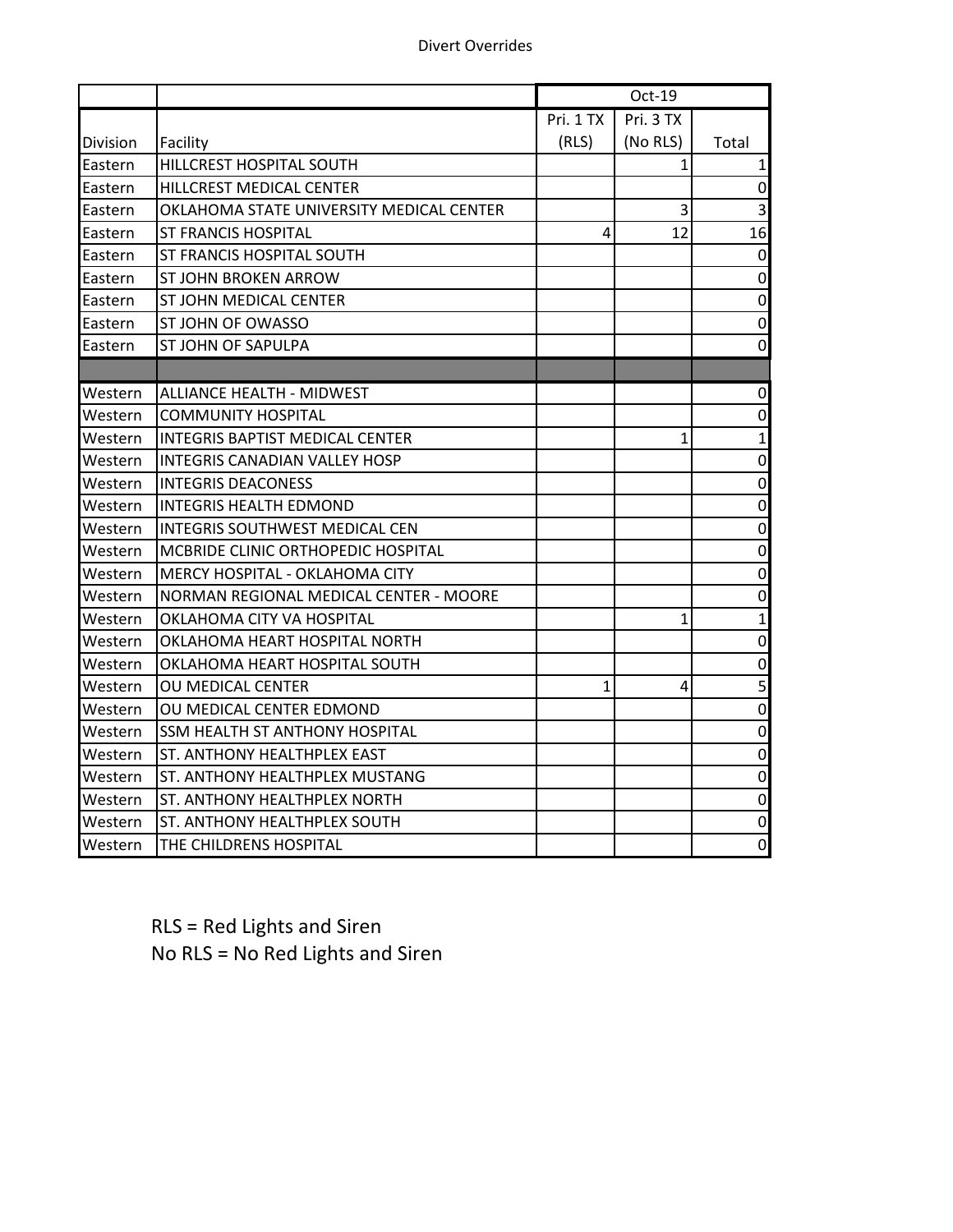## Patients Diverted Report

For the period from 10/1/2019 to 10/31/2019

| Division: Eastern Dispatch                                    |   |  |
|---------------------------------------------------------------|---|--|
| Diverting Facility: HILLCREST MEDICAL CENTER                  |   |  |
| Final Destination: ST JOHN MEDICAL CENTER                     | 4 |  |
| Medic Impression: CVA/TIA, 1 patient                          |   |  |
| Medic Impression: Dizziness, 1 patient                        |   |  |
| Medic Impression: Pain, 1 patient                             |   |  |
| Medic Impression: Syncope, 1 patient                          |   |  |
| Total Diverts By: HILLCREST MEDICAL CENTER 4                  |   |  |
| Diverting Facility: ST FRANCIS HOSPITAL                       |   |  |
| Final Destination: HILLCREST MEDICAL CENTER                   |   |  |
| Medic Impression: Mental Health/Psychatric Illness, 1 patient |   |  |
| Final Destination: ST JOHN MEDICAL CENTER                     | 5 |  |
| Medic Impression: Bacterial Infection, 1 patient              |   |  |
| Medic Impression: Chronic Airway Obstruction, 1 patient       |   |  |
| Medic Impression: Respiratory Abnormality, 1 patient          |   |  |
| Medic Impression: Seizures, 2 patients                        |   |  |
| Total Diverts By: ST FRANCIS HOSPITAL 6                       |   |  |
| Diverting Facility: ST JOHN BROKEN ARROW                      |   |  |
| Final Destination: ST JOHN MEDICAL CENTER                     | 1 |  |
| Medic Impression: Trauma, 1 patient                           |   |  |
| Total Diverts By: ST JOHN BROKEN ARROW 1                      |   |  |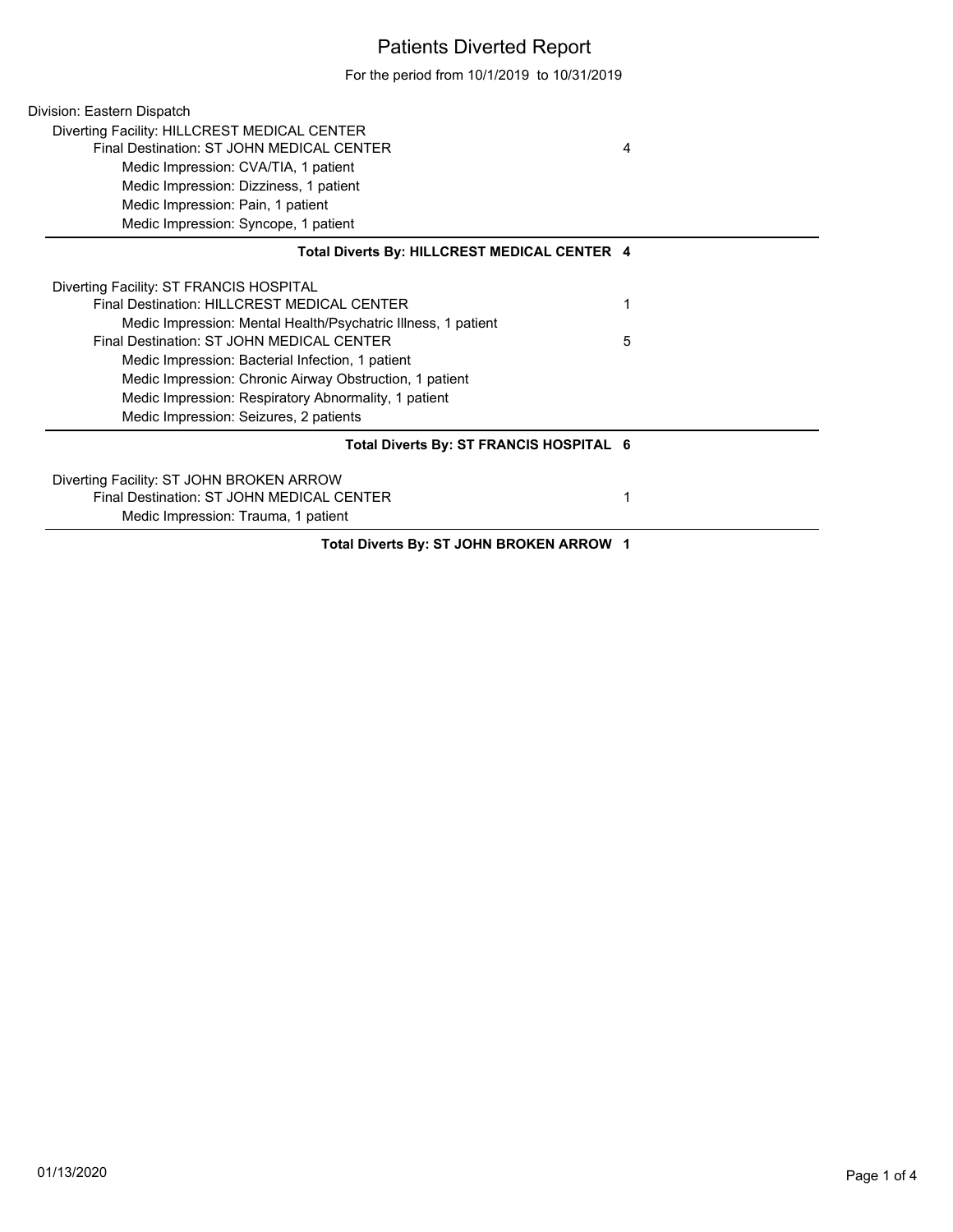| Division: Western Dispatch                                                                   |              |
|----------------------------------------------------------------------------------------------|--------------|
| Diverting Facility: ALLIANCE HEALTH - MIDWEST<br>Final Destination: OU MEDICAL CENTER EDMOND | 1            |
| Medic Impression: Dizziness, 1 patient<br>Final Destination: SSM HEALTH ST ANTHONY HOSPITAL  | 1            |
| Medic Impression: Poisoning By Drug Or Medical Substance, 1 patient                          |              |
| Total Diverts By: ALLIANCE HEALTH - MIDWEST 2                                                |              |
| Diverting Facility: INTEGRIS BAPTIST MEDICAL CENTER                                          |              |
| Final Destination: INTEGRIS DEACONESS                                                        | 15           |
| Medic Impression: Abdominal Pain, 1 patient                                                  |              |
| Medic Impression: ACS, 1 patient                                                             |              |
| Medic Impression: Altered Mental Status, 3 patients                                          |              |
| Medic Impression: Dizziness, 1 patient                                                       |              |
| Medic Impression: Hypotension, 1 patient                                                     |              |
| Medic Impression: Injury, 1 patient                                                          |              |
| Medic Impression: Joint Pain, 1 patient<br>Medic Impression: Nausea/Vomiting, 1 patient      |              |
| Medic Impression: Respiratory Abnormality, 2 patients                                        |              |
| Medic Impression: Seizures, 1 patient                                                        |              |
| Medic Impression: Status Post, 1 patient                                                     |              |
| Medic Impression: Syncope, 1 patient                                                         |              |
| Final Destination: INTEGRIS SOUTHWEST MEDICAL CEN                                            | $\mathbf{1}$ |
| Medic Impression: Fever, 1 patient                                                           |              |
| Final Destination: MCBRIDE CLINIC ORTHOPEDIC HOSPITAL                                        | 1            |
| Medic Impression: Injury, 1 patient                                                          |              |
| Final Destination: MERCY HOSPITAL - OKLAHOMA CITY                                            | 1            |
| Medic Impression: Hypotension, 1 patient                                                     |              |
| Final Destination: NORMAN REGIONAL HEALTHPLEX                                                | 1            |
| Medic Impression: Pain, 1 patient                                                            |              |
| Final Destination: OU MEDICAL CENTER                                                         | 1            |
| Medic Impression: Abdominal Pain, 1 patient<br>Final Destination: OU MEDICAL CENTER EDMOND   | 1            |
| Medic Impression: Abdominal Rigidity, 1 patient                                              |              |
| Final Destination: SSM HEALTH ST ANTHONY HOSPITAL                                            | 1            |
| Medic Impression: Fracture Closed, 1 patient                                                 |              |
| Final Destination: THE CHILDRENS HOSPITAL                                                    | 1            |
| Medic Impression: Seizures, 1 patient                                                        |              |
| Total Diverts By: INTEGRIS BAPTIST MEDICAL CENTER 23                                         |              |
| Diverting Facility: INTEGRIS SOUTHWEST MEDICAL CEN                                           |              |
| Final Destination: INTEGRIS DEACONESS                                                        | 1            |
| Medic Impression: Drug Intoxication, 1 patient                                               |              |
| Final Destination: OU MEDICAL CENTER                                                         | 2            |
| Medic Impression: Chronic Airway Obstruction, 1 patient                                      |              |
| Medic Impression: Pain, 1 patient                                                            |              |
| Final Destination: SSM HEALTH ST ANTHONY HOSPITAL                                            | 1            |
| Medic Impression: Syncope, 1 patient                                                         |              |
| Total Diverts By: INTEGRIS SOUTHWEST MEDICAL CEN 4                                           |              |
| Diverting Facility: MCBRIDE CLINIC ORTHOPEDIC HOSPITAL                                       |              |
| Final Destination: MERCY HOSPITAL - OKLAHOMA CITY                                            | 1            |
| Medic Impression: Trauma, 1 patient                                                          |              |
| Total Diverts By: MCBRIDE CLINIC ORTHOPEDIC HOSPITAL 1                                       |              |
| Diverting Facility: MERCY HOSPITAL - OKLAHOMA CITY                                           |              |
| Final Destination: INTEGRIS DEACONESS                                                        | 2            |
| Medic Impression: Respiratory Abnormality, 1 patient                                         |              |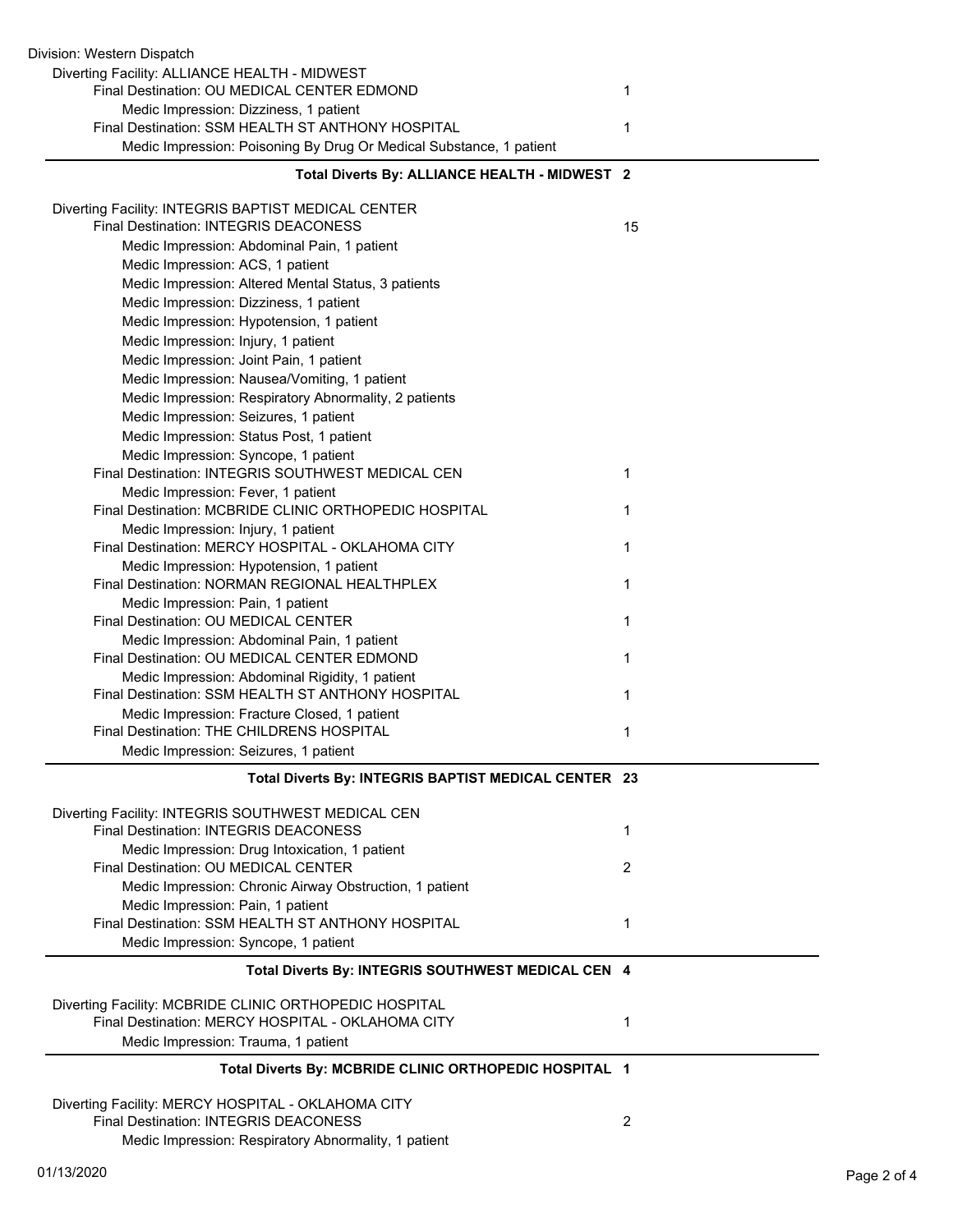| Medic Impression: Septic Shock, 1 patient<br>Final Destination: OKLAHOMA HEART HOSPITAL NORTH<br>Medic Impression: Altered Mental Status, 1 patient<br>Medic Impression: Wound, Disruption, 1 patient | 2              |
|-------------------------------------------------------------------------------------------------------------------------------------------------------------------------------------------------------|----------------|
| Total Diverts By: MERCY HOSPITAL - OKLAHOMA CITY 4                                                                                                                                                    |                |
| Diverting Facility: NORMAN REGIONAL HEALTHPLEX<br>Final Destination: NORMAN REGIONAL HOSPITAL<br>Medic Impression: Altered Mental Status, 1 patient<br>Medic Impression: Pain, 1 patient              | $\overline{2}$ |
| Total Diverts By: NORMAN REGIONAL HEALTHPLEX 2                                                                                                                                                        |                |
| Diverting Facility: NORMAN REGIONAL HOSPITAL<br>Final Destination: MERCY HOSPITAL - OKLAHOMA CITY<br>Medic Impression: Altered Mental Status, 1 patient                                               | 1              |
| Final Destination: NORMAN REGIONAL HEALTHPLEX<br>Medic Impression: Abdominal Pain, 1 patient                                                                                                          | 1              |
| Total Diverts By: NORMAN REGIONAL HOSPITAL 2                                                                                                                                                          |                |
| Diverting Facility: NORMAN REGIONAL MOORE<br>Final Destination: NORMAN REGIONAL HEALTHPLEX<br>Medic Impression: Pain, 1 patient                                                                       | 1              |
| Final Destination: NORMAN REGIONAL HOSPITAL<br>Medic Impression: Altered Mental Status, 1 patient                                                                                                     | 1              |
| Total Diverts By: NORMAN REGIONAL MOORE 2                                                                                                                                                             |                |
| Diverting Facility: OKLAHOMA CITY VA HOSPITAL<br>Final Destination: INTEGRIS BAPTIST MEDICAL CENTER<br>Medic Impression: Alcohol Abuse, 1 patient                                                     | 1              |
| Final Destination: OU MEDICAL CENTER                                                                                                                                                                  | 1              |
| Medic Impression: Altered Mental Status, 1 patient<br>Final Destination: SSM HEALTH ST ANTHONY HOSPITAL<br>Medic Impression: Mental Health/Psychatric Illness, 1 patient                              | 1              |
| Total Diverts By: OKLAHOMA CITY VA HOSPITAL 3                                                                                                                                                         |                |
| Diverting Facility: OKLAHOMA HEART HOSPITAL NORTH<br>Final Destination: MERCY HOSPITAL - OKLAHOMA CITY                                                                                                | 1              |
| Medic Impression: Nausea/Vomiting, 1 patient<br>Total Diverts By: OKLAHOMA HEART HOSPITAL NORTH 1                                                                                                     |                |
| Diverting Facility: OU MEDICAL CENTER<br>Final Destination: INTEGRIS BAPTIST MEDICAL CENTER                                                                                                           | 4              |
| Medic Impression: CVA/TIA, 1 patient<br>Medic Impression: Fever, 1 patient                                                                                                                            |                |
| Medic Impression: Hypertension, 1 patient<br>Medic Impression: Pain, 1 patient                                                                                                                        |                |
| Final Destination: INTEGRIS DEACONESS<br>Medic Impression: Bacterial Infection, 1 patient                                                                                                             | $\overline{2}$ |
| Medic Impression: Respiratory Abnormality, 1 patient<br>Final Destination: INTEGRIS HEALTH EDMOND<br>Medic Impression: Fever, 1 patient                                                               | 1              |
| Final Destination: INTEGRIS SOUTHWEST MEDICAL CEN<br>Medic Impression: Abdominal Pain, 2 patients                                                                                                     | 4              |
| Medic Impression: Backache, 1 patient<br>Medic Impression: Pain, 1 patient<br>Final Destination: OU MEDICAL CENTER EDMOND<br>Medic Impression: Altered Mental Status, 1 patient                       | $\overline{2}$ |
|                                                                                                                                                                                                       |                |